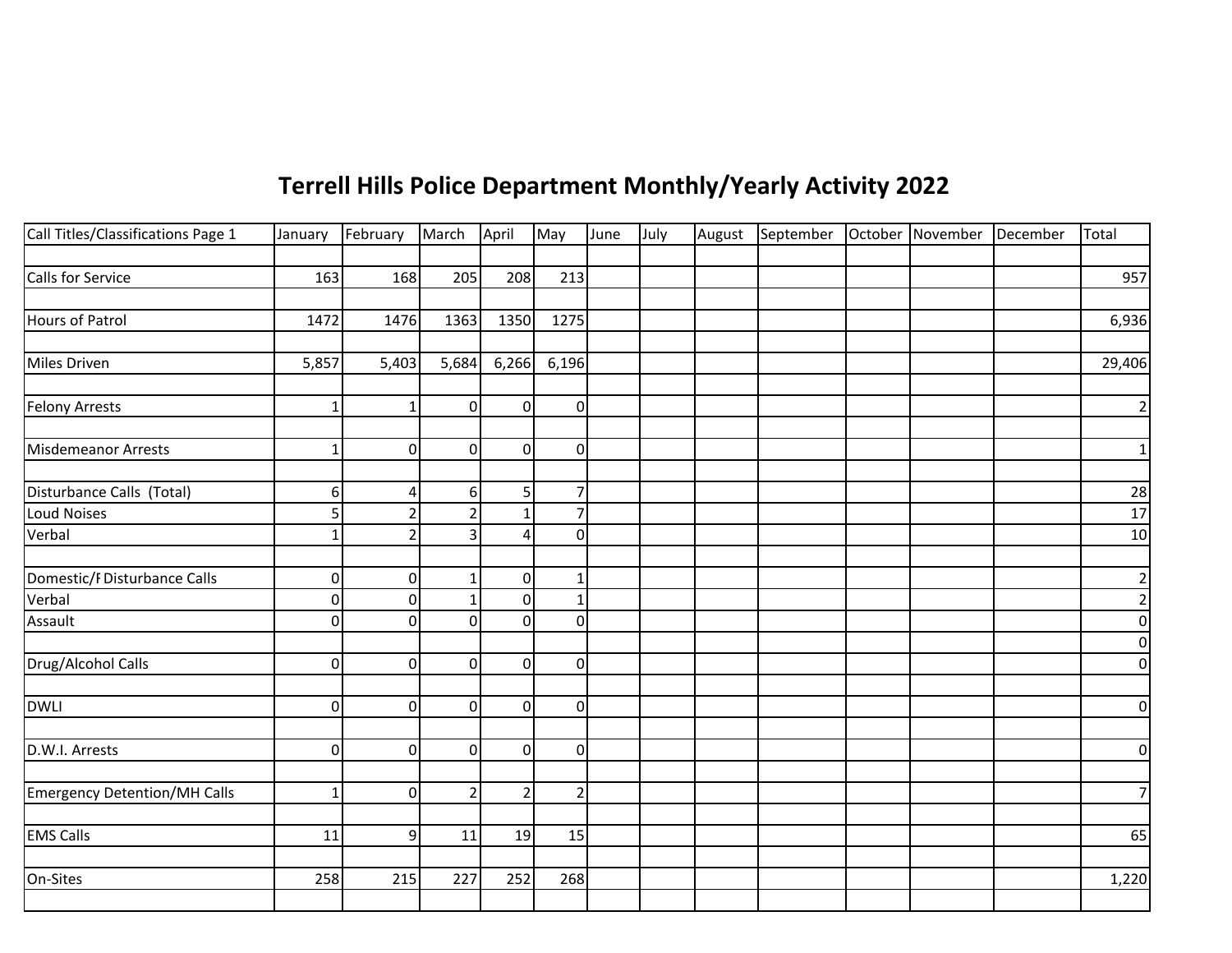| Call Titles/Classifications Page 2 | January                 | Febaruary March |                | April          | May            | June | July | August | September October November December |  | Total          |
|------------------------------------|-------------------------|-----------------|----------------|----------------|----------------|------|------|--------|-------------------------------------|--|----------------|
|                                    |                         |                 |                |                |                |      |      |        |                                     |  |                |
| Fire Calls: /Incidents             | 10                      | 11              | 15             | 18             | 12             |      |      |        |                                     |  | 66             |
|                                    |                         |                 |                |                |                |      |      |        |                                     |  |                |
| Found Property (Total)             | $\overline{\mathbf{c}}$ | 4               | 1              | $\pmb{0}$      | $\overline{0}$ |      |      |        |                                     |  | 7              |
| Officers' Found                    | $\mathbf{1}$            |                 | $\overline{0}$ | $\mathbf 0$    | οl             |      |      |        |                                     |  | $\overline{2}$ |
| Citizens' Found                    | $\mathbf{1}$            | 3               | $\mathbf{1}$   | $\mathbf 0$    | $\overline{0}$ |      |      |        |                                     |  | 5              |
| Follow-Up Investigations Calls     | 32                      | 26              | 18             | 32             | 14             |      |      |        |                                     |  | 122            |
| Information Calls (Total)          | 18                      | 28              | 27             | 19             | 28             |      |      |        |                                     |  | 120            |
| Criminal                           | 3                       | $\overline{4}$  | $\overline{7}$ | $\overline{2}$ | $\Omega$       |      |      |        |                                     |  | 16             |
| Civil                              | 15                      | 24              | 20             | 17             | 28             |      |      |        |                                     |  | 104            |
| Investigation Calls (Total)        | 12                      | 16              | 21             | 14             | 12             |      |      |        |                                     |  | 75             |
| Criminal                           | $\mathbf{1}$            | $\overline{2}$  | $\mathbf{1}$   | $\mathbf 0$    | $\mathbf{1}$   |      |      |        |                                     |  | $\overline{5}$ |
| Civil                              | 11                      | 14              | 20             | 14             | 11             |      |      |        |                                     |  | 70             |
|                                    |                         |                 |                |                |                |      |      |        |                                     |  |                |
| Alarms                             | 46                      | 31              | 61             | 55             | 60             |      |      |        |                                     |  | 253            |
|                                    |                         |                 |                |                |                |      |      |        |                                     |  |                |
| <b>Animal Complaints</b>           | 12                      | 16              | 13             | 16             | 14             |      |      |        |                                     |  | 71             |
| Open Door Calls                    | 4                       | $\overline{2}$  | $\overline{2}$ | 3              | $\mathbf{1}$   |      |      |        |                                     |  | 12             |
| Out of Town, (OT) Checks           | 40                      | 44              | 34             | 29             | 26             |      |      |        |                                     |  | 173            |
|                                    |                         |                 |                |                |                |      |      |        |                                     |  |                |
| Parking Violations (Total)         | $\overline{c}$          | $\overline{7}$  | $\mathbf{1}$   | $\overline{2}$ | $\overline{0}$ |      |      |        |                                     |  | 12             |
| Warnings                           | $\mathbf 2$             | $\overline{7}$  | $\mathbf{1}$   | $\overline{2}$ | $\Omega$       |      |      |        |                                     |  | $12\,$         |
| Citations                          | $\mathbf 0$             | $\Omega$        | $\Omega$       | $\Omega$       | $\Omega$       |      |      |        |                                     |  | $\overline{0}$ |
|                                    |                         |                 |                |                |                |      |      |        |                                     |  |                |
| <b>Property Crimes</b>             |                         |                 |                |                |                |      |      |        |                                     |  |                |
| <b>Burglary/Building</b>           | $\mathbf 0$             | $\Omega$        | 3              | 3              | $\overline{0}$ |      |      |        |                                     |  | 6 <sup>1</sup> |
| Burglary/Habitation                | $\pmb{0}$               | $\overline{0}$  | $\mathbf{1}$   | 0              | 1              |      |      |        |                                     |  | $\overline{2}$ |
| <b>Auto Theft</b>                  | $\mathbf 1$             | $\overline{2}$  | $\overline{2}$ | 1              | 1              |      |      |        |                                     |  | $\overline{7}$ |
| Arson                              | $\mathbf 0$             | $\overline{0}$  | $\overline{0}$ | $\mathbf 0$    | $\overline{0}$ |      |      |        |                                     |  | $\overline{0}$ |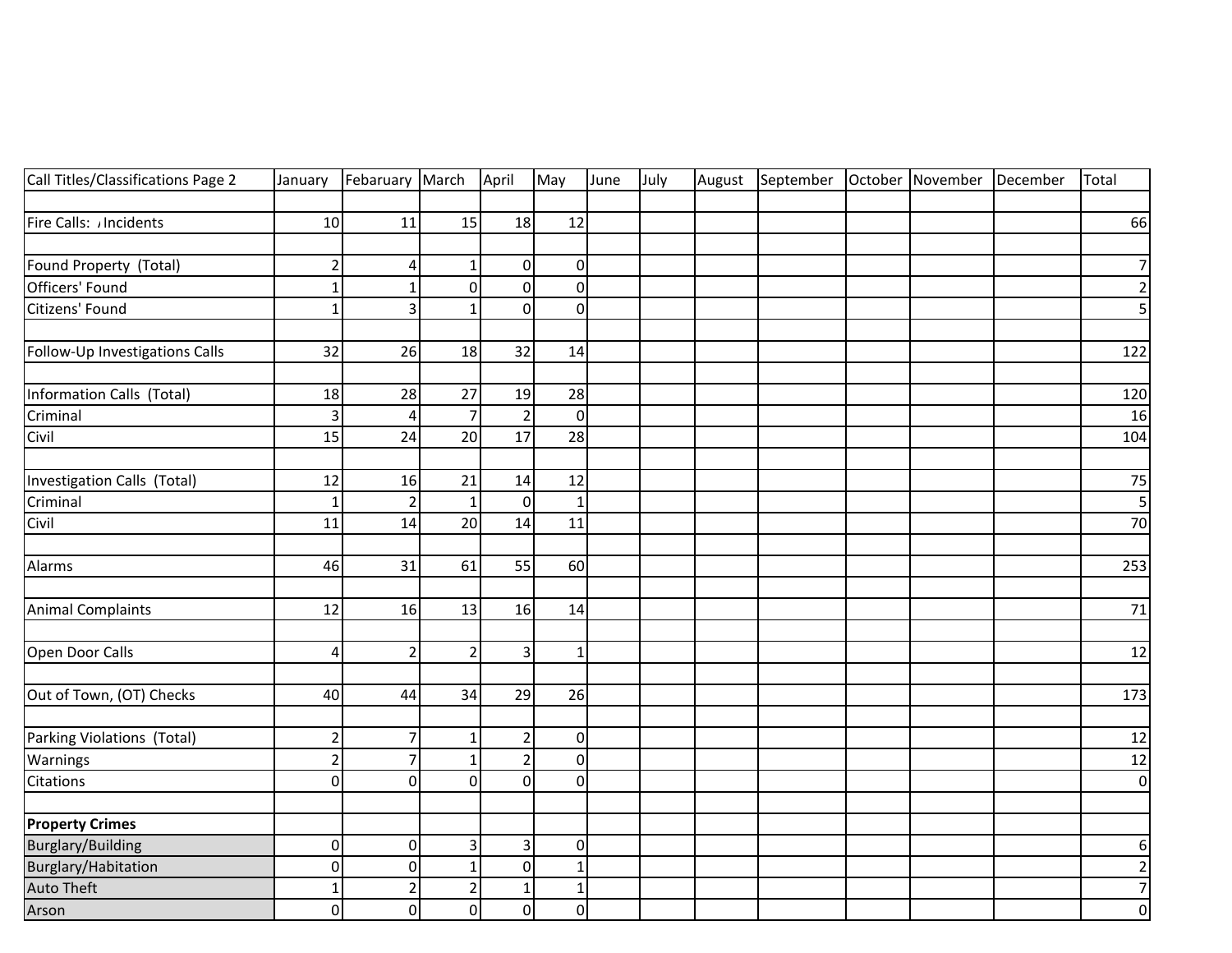| Call Titles/Classifications Page 3       | January        | February       | March          | April          | May            | June | July | August | September |         | October November | December | Total            |
|------------------------------------------|----------------|----------------|----------------|----------------|----------------|------|------|--------|-----------|---------|------------------|----------|------------------|
| Burglary/Vehicle                         | 1              | $\mathbf 0$    |                | $\overline{2}$ | 4              |      |      |        |           |         |                  |          | $\boldsymbol{7}$ |
| Theft                                    | 3              | $\mathbf 0$    | 3              | $\mathbf{1}$   | 1              |      |      |        |           |         |                  |          | $\bf 8$          |
| <b>Criminal Mischief</b>                 | 1              | $\mathbf 0$    | $\Omega$       | $\overline{2}$ | $\Omega$       |      |      |        |           |         |                  |          | 3                |
| <b>Criminal Trespass</b>                 | $\mathbf 0$    | $\mathbf 0$    | $\mathbf{1}$   | $\overline{2}$ | $\Omega$       |      |      |        |           |         |                  |          | 3                |
| <b>Violent Crimes</b>                    |                |                |                |                |                |      |      |        |           |         |                  |          | 0                |
| Robbery                                  | $\overline{0}$ | $\mathbf 0$    | 0              | 0              | $\Omega$       |      |      |        |           |         |                  |          | 0                |
| Agg Robbery                              | $\mathbf 0$    | $\mathbf 0$    | $\Omega$       | $\mathbf 0$    | $\overline{0}$ |      |      |        |           |         |                  |          | $\mathbf 0$      |
| Sexual Assault                           | $\pmb{0}$      | $\mathbf 0$    | 1              | 0              | $\overline{0}$ |      |      |        |           |         |                  |          | $\mathbf{1}$     |
| Murder                                   | $\pmb{0}$      | $\mathbf 0$    | $\Omega$       | 0              | $\overline{0}$ |      |      |        |           |         |                  |          | $\pmb{0}$        |
| Assault                                  | $\mathbf 0$    | $\overline{2}$ | $\Omega$       | 0              | $\overline{0}$ |      |      |        |           |         |                  |          | $\overline{2}$   |
|                                          |                |                |                |                |                |      |      |        |           |         |                  |          | $\pmb{0}$        |
| Suicide & Attempted Suicide              | $\overline{0}$ | $\Omega$       | $\Omega$       | $\Omega$       | $\Omega$       |      |      |        |           |         |                  |          | $\pmb{0}$        |
|                                          |                |                |                |                |                |      |      |        |           |         |                  |          |                  |
| Suspicious Person Calls (Total)          | 8              | 6              | $\overline{7}$ | 10             | 10             |      |      |        |           |         |                  |          | 41               |
| Actual/Possible Criminal Activity        | $\overline{0}$ | $\Omega$       | $\overline{2}$ | $\mathbf{1}$   | $\overline{2}$ |      |      |        |           |         |                  |          | 5                |
| Unable to Locate                         | $\overline{2}$ | 4              | -1             | 3              | 1              |      |      |        |           |         |                  |          | 11               |
| Unfounded                                | 6              | $\mathcal{P}$  | Δ              | 6              | $\overline{7}$ |      |      |        |           |         |                  |          | 25               |
|                                          |                |                |                |                |                |      |      |        |           |         |                  |          |                  |
| Suspicious Vehicle Calls (Total)         | 5              | 8              | 11             | 3              | 18             |      |      |        |           |         |                  |          | 45               |
| <b>Actual/Possible Criminal Activity</b> | 0              | $\mathbf 0$    | $\Omega$       | $\Omega$       | $\mathbf{1}$   |      |      |        |           |         |                  |          | $\mathbf 1$      |
| Unable to Locate                         | 4              | $\overline{7}$ | 4              | 3              | 8 <sup>1</sup> |      |      |        |           |         |                  |          | 26               |
| Unfounded                                | $\mathbf{1}$   | $\mathbf{1}$   | 7              | $\Omega$       | 9              |      |      |        |           |         |                  |          | 18               |
|                                          |                |                |                |                |                |      |      |        |           |         |                  |          |                  |
| <b>THCO Violations (Total)</b>           | 27             | 16             | 31             | 24             | 17             |      |      |        |           |         |                  |          | 115              |
| Warnings                                 | 21             | 10             | 27             | 18             | 16             |      |      |        |           |         |                  |          | 92               |
| Citations                                | $\overline{0}$ | $\mathbf{0}$   | 0              | $\Omega$       | $\Omega$       |      |      |        |           |         |                  |          | $\mathbf 0$      |
| Misc.                                    | 6              | 6              | Δ              | 6              | 1              |      |      |        |           |         |                  |          | 23               |
|                                          |                |                |                |                |                |      |      |        |           |         |                  |          |                  |
| Traffic Stops (Total)                    | 14             | 25             | 34             | 19             | 38             |      |      |        |           |         |                  |          | 130              |
| Warnings                                 | 14             | 21             | 32             | 17             | 32             |      |      |        |           |         |                  |          | 116              |
| Citations                                | $\overline{0}$ | $\Delta$       | $\overline{2}$ | $\overline{2}$ | $6\vert$       |      |      |        |           |         |                  |          | 14               |
|                                          |                |                |                |                |                |      |      |        |           |         |                  |          |                  |
| Call Titles/Classifications Page 4       | January        | February       | March          | April          | May            | June | July | August | September | October | November         | December | Total            |
|                                          |                |                |                |                |                |      |      |        |           |         |                  |          |                  |